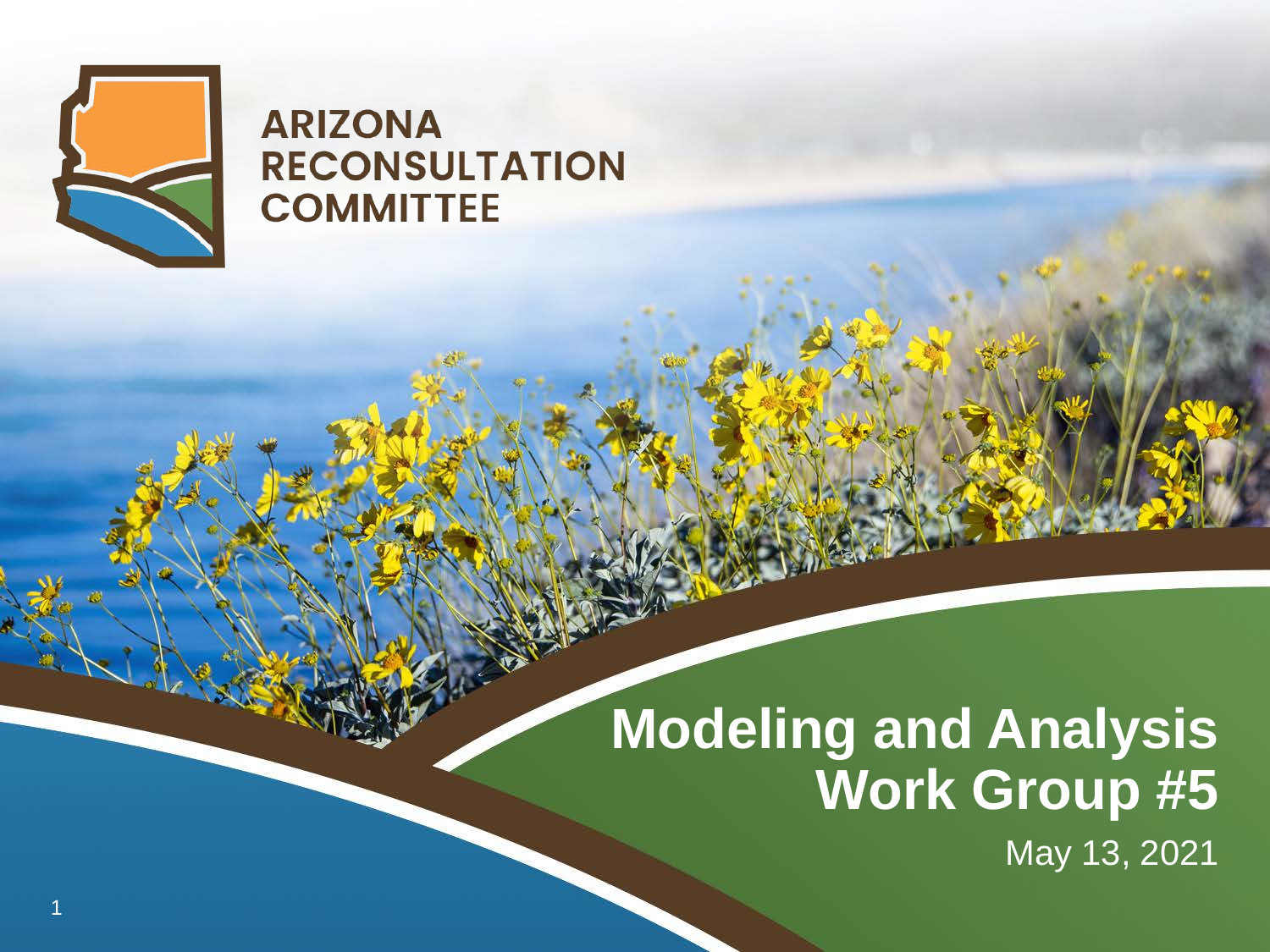## **Meeting Logistics Summary**

- Roll Call
	- Members will unmute and acknowledge their attendance when their name is called. Roll will be taken again to ensure members have returned from the break.
- Modeling and Analysis Workgroup Members
	- Use the WebEx "raise hand" feature to request to speak or ask questions.
	- Wait to be recognized before speaking to ensure clear communication and remain muted when not speaking.
- Livestream Attendees
	- Electronic public comment forms are available at [cap-az.com/ARC](http://www.cap-az.com/ARC) for anyone wishing to submit a comment during the meeting.
	- Submissions will be held until the Public Comment period at the end of the meeting.
- Modeling and Analysis Workgroup and ARC Information
	- Meeting materials have been posted on the ADWR and CAP ARC pages: [cap-az.com/ARC](http://www.cap-az.com/ARC) or new.azwater.gov/ARC.

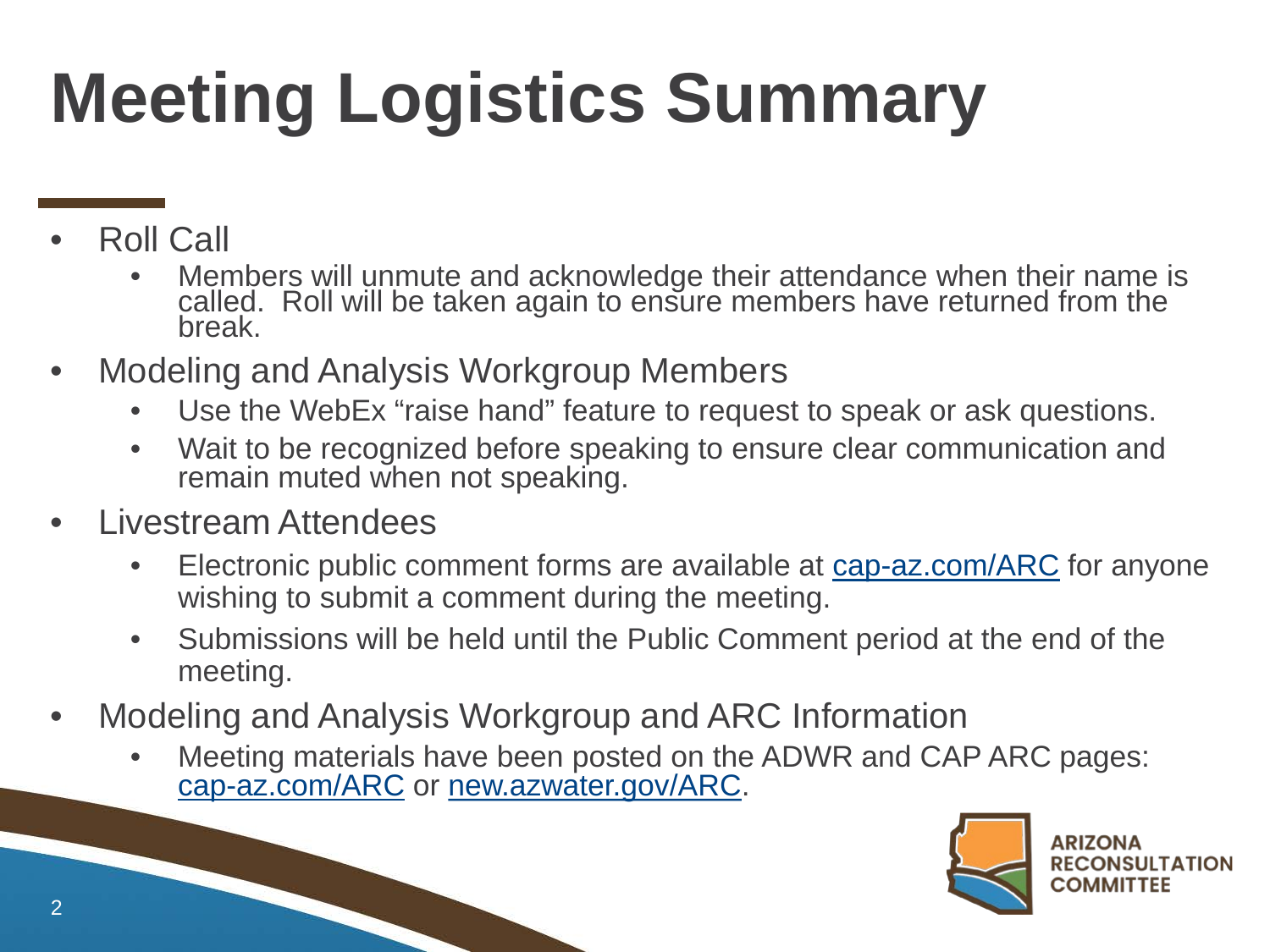### **Meeting Agenda**

- Review of current Colorado River hydrology and projections
- Update from MAWG #4
- Review of pre-meeting exercise
- Report out from MAWG Members Session
- Discussion of the initial conditions scenario settings
- Public Comment



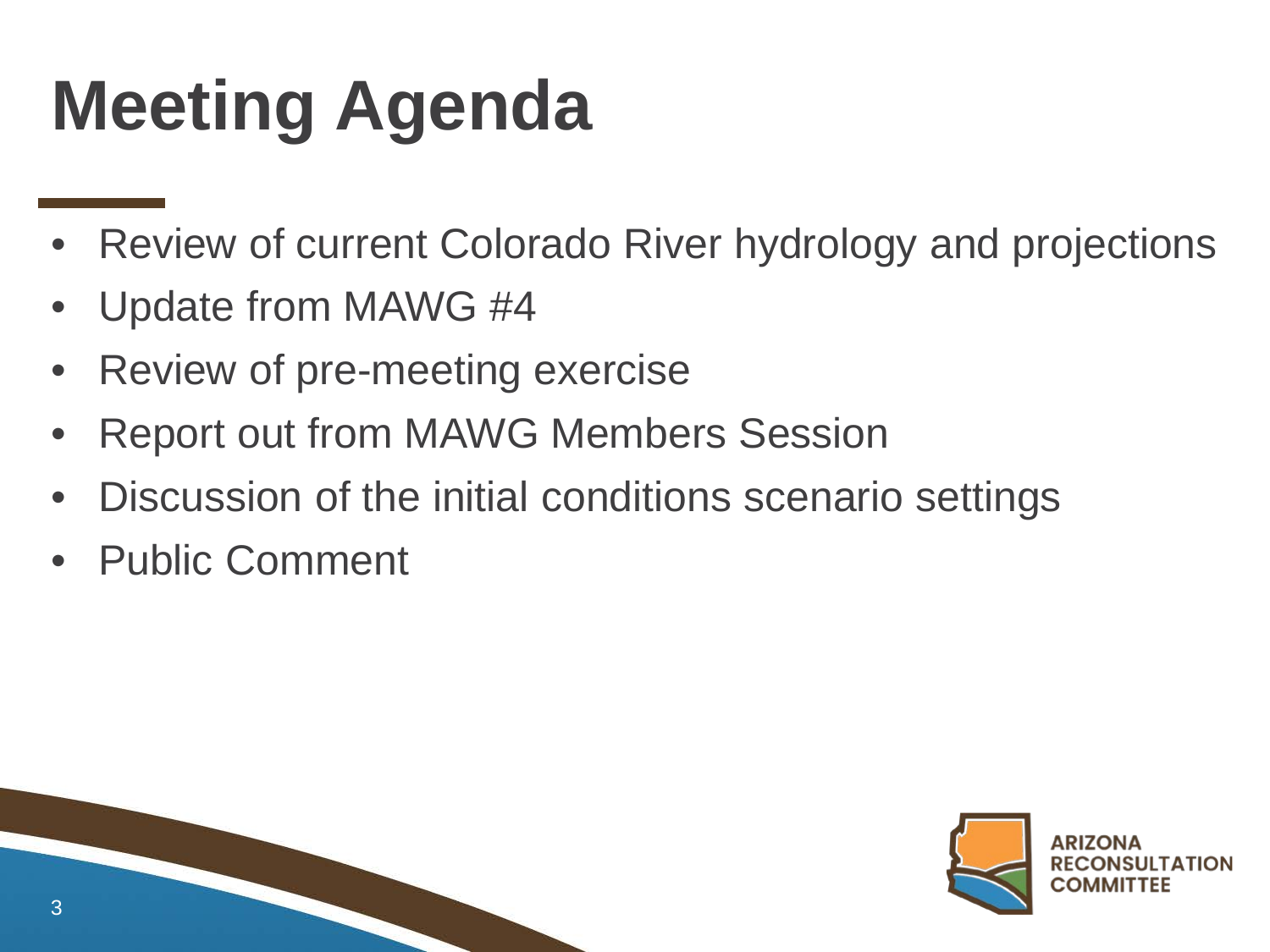# **Colorado River System Update**<br>Colorado Basin River Forecast Center



Median 1981-2010 - 2021 - 2020 - 2018 - 2012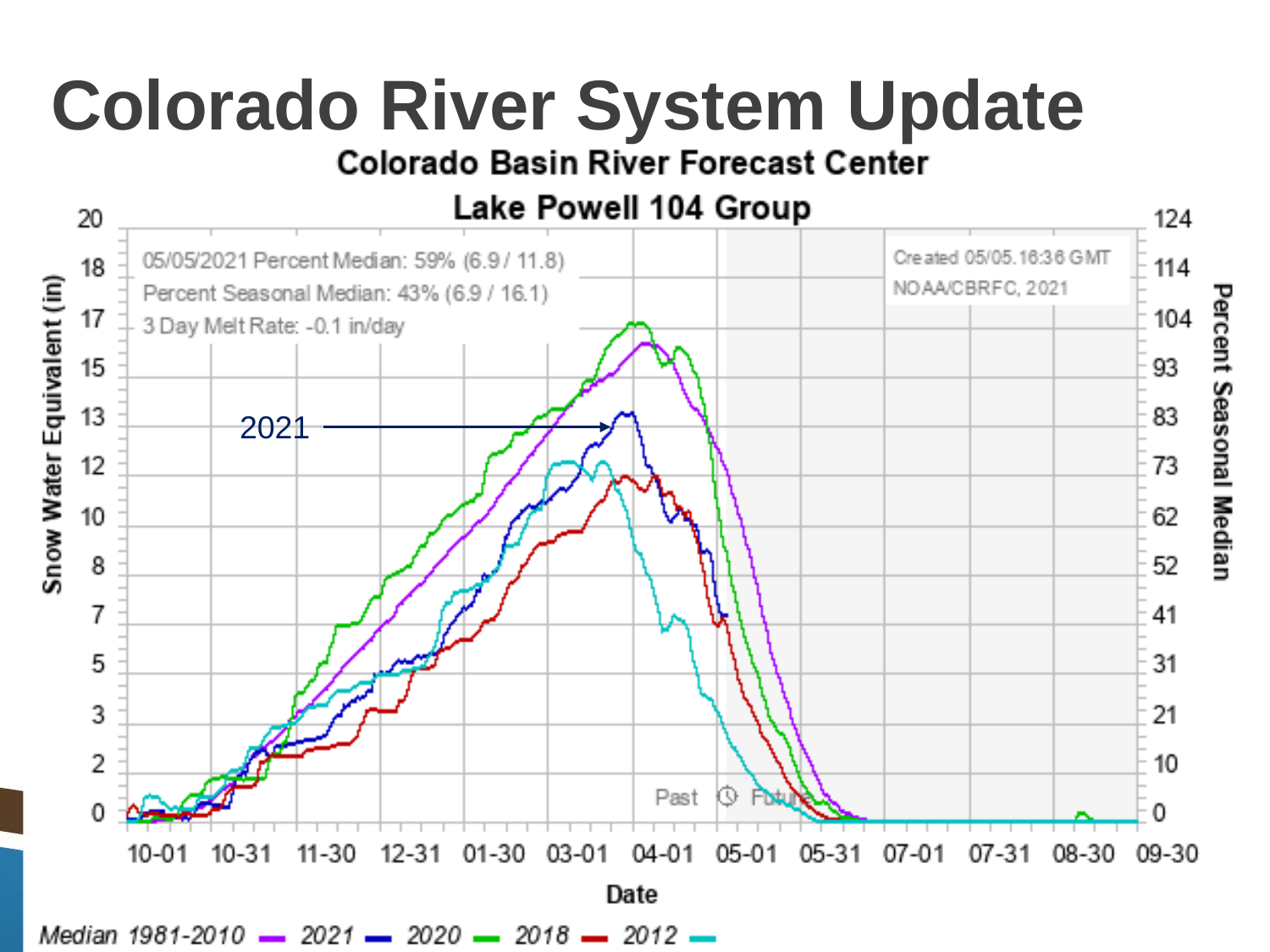### **Colorado River System**

#### **Lake Powell End of Month Elevations**

Historic and Projected based on April and March 2021 24-Month Study Inflow Scenarios

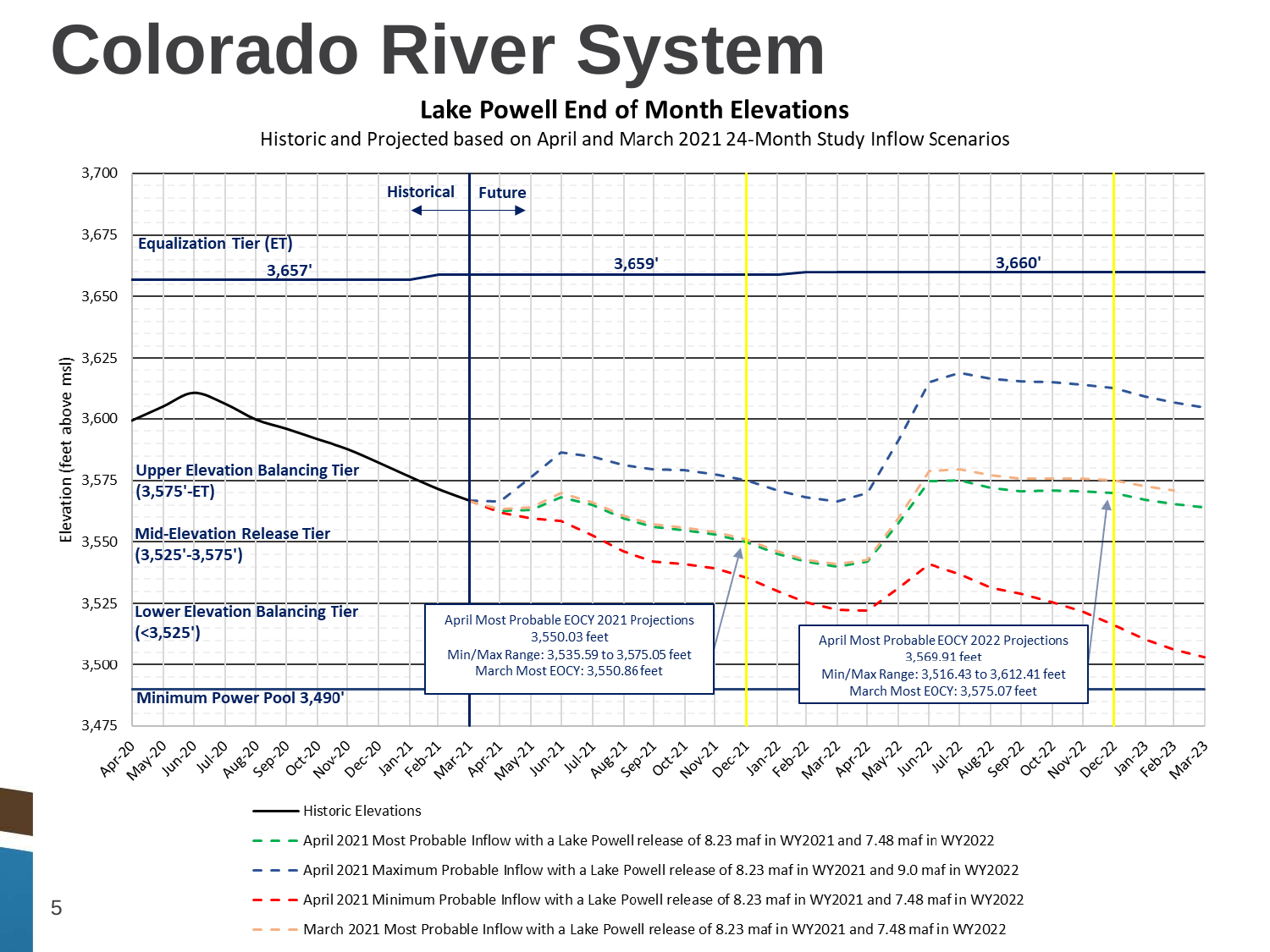### **Colorado River System**

#### **Lake Mead End of Month Elevations**

Historic and Projected based on April and March 2021 24-Month Study Inflow Scenarios

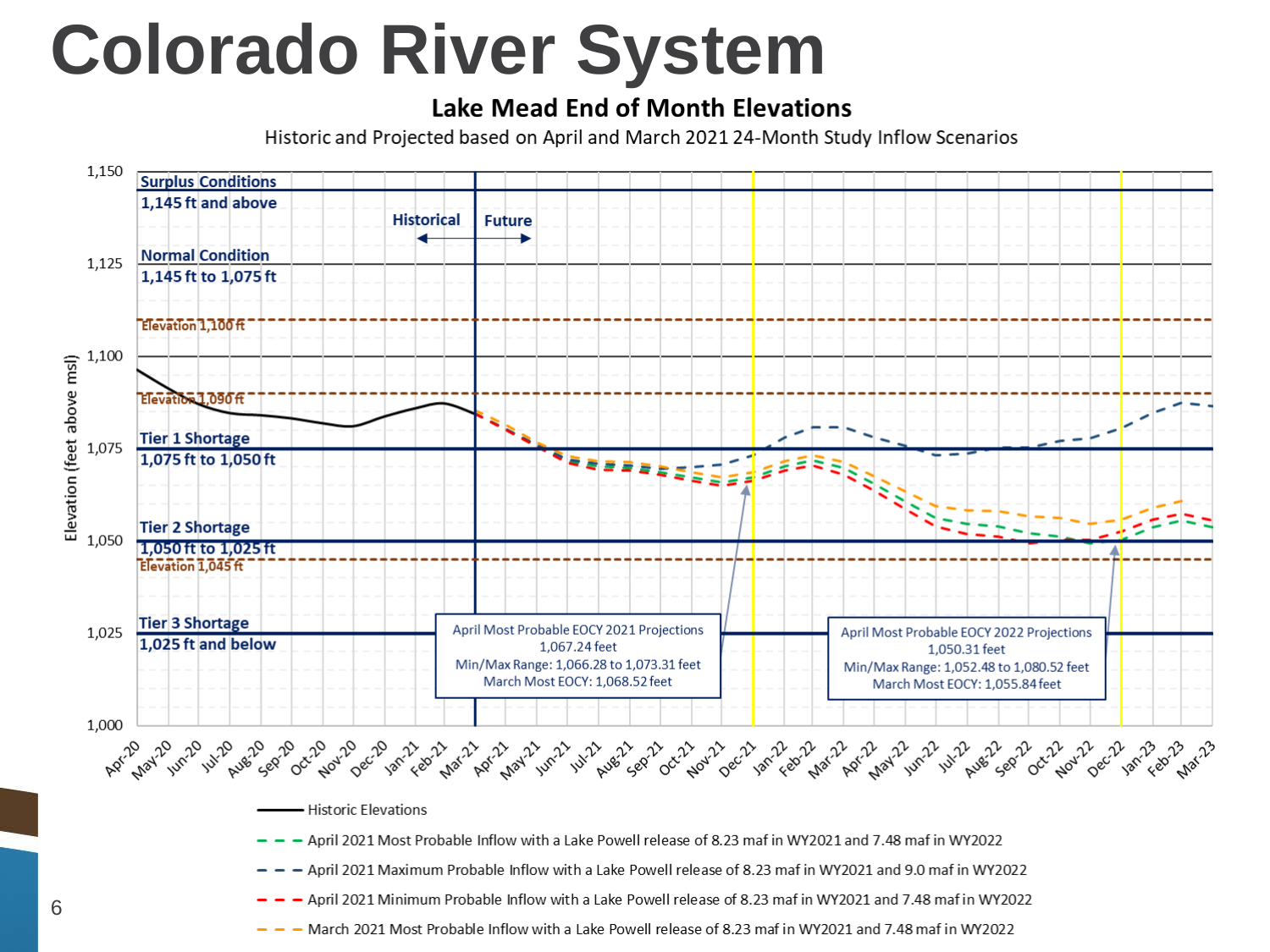### **Colorado River System Update**

#### Lower Basin - Lake Mead Percent of Traces with Event or System Condition

Results from April 2021 CRMMS MTOM Mode/CRSS using the Full Hydrology and Stress Test Hydrology (values in percent)

| <b>Event or System Condition</b>                                                                                                                                                                                                                                                                                             | 2021             | 2022         | 2023           | 2024            | 2025             | 2021         | 2022         | 2023         | 2024         | 2025 |
|------------------------------------------------------------------------------------------------------------------------------------------------------------------------------------------------------------------------------------------------------------------------------------------------------------------------------|------------------|--------------|----------------|-----------------|------------------|--------------|--------------|--------------|--------------|------|
| Surplus Condition – any amount (Mead $\geq$ 1,145 ft)                                                                                                                                                                                                                                                                        | $\bf{0}$         | $\theta$     | $\Omega$       |                 | 4                | $\Omega$     | $\mathbf{0}$ | $\Omega$     | $\mathbf{0}$ | 0    |
| Surplus - Flood Control                                                                                                                                                                                                                                                                                                      | $\mathbf{0}$     | $\mathbf{0}$ | $\mathbf{0}$   | $\mathbf{0}$    | $\leq$ 1         | $\mathbf{0}$ | $\mathbf{0}$ | $\mathbf{0}$ | $\mathbf{0}$ |      |
| Normal or ICS Surplus Condition (Mead < 1,145 and > 1,075 ft)                                                                                                                                                                                                                                                                | 100              | 3            | 6              | 17              | 19               | 100          | 3            | 8            | 9            | 6    |
| Recovery of DCP ICS / Mexico's Water Savings (Mead >/≥ 1,110 ft)                                                                                                                                                                                                                                                             | $\mathbf{0}$     | $\mathbf{0}$ | $\mathbf{0}$   | 4               | 9                | $\mathbf{0}$ | 0            | $\mathbf{0}$ | $\mathbf{0}$ | <1   |
| DCP Contribution / Mexico's Water Savings (Mead $\leq$ 1,090 and > 1,075 ft)                                                                                                                                                                                                                                                 | 100              | 3            | 5.             | 11              | 10 <sup>10</sup> | 100          | 3            | 7            | 9            | 3    |
| Shortage Condition – any amount (Mead $\leq$ 1,075 ft)                                                                                                                                                                                                                                                                       | $\bf{0}$         | 97           | 94             | 82              | 77               | $\mathbf{0}$ | 97           | 92           | 91           | 94   |
| Shortage / Reduction - 1 <sup>st</sup> level (Mead $\leq$ 1,075 and $\geq$ 1,050)                                                                                                                                                                                                                                            | $\boldsymbol{0}$ | 97           | 81             | 37              | 34               | 0            | 97           | 71           | 31           | 33   |
| DCP Contribution / Mexico's Water Savings (Mead $\leq$ 1,075 and > 1,050 ft)                                                                                                                                                                                                                                                 | $\mathbf{0}$     | 97           | 81             | 37              | 34               | $\mathbf{0}$ | 97           | 71           | 31           | 33   |
| Shortage / Reduction - $2^{nd}$ level (Mead < 1,050 and $\geq$ 1,025)                                                                                                                                                                                                                                                        | 0                | 0            | 13             | 44              | 32               | 0            | 0            | 21           | 60           | 36   |
| DCP Contribution / Mexico's Water Savings (Mead $\leq$ 1,050 and > 1,045 ft)                                                                                                                                                                                                                                                 | 0                | 0            | 11             | 9               | 6                | 0            | 0            | 17           | 6            | 7    |
| DCP Contribution / Mexico's Water Savings (Mead $\leq 1,045$ and > 1,040 ft)                                                                                                                                                                                                                                                 | $\mathbf{0}$     | 0            | $\overline{2}$ | 9               | 6                | $\mathbf{0}$ | 0            | 4            | 11           | 6    |
| DCP Contribution / Mexico's Water Savings (Mead $\leq$ 1,040 and > 1,035 ft)                                                                                                                                                                                                                                                 | $\mathbf{0}$     | $\mathbf{0}$ | <1             | 11              | 8                | $\mathbf{0}$ | 0            | $\mathbf{0}$ | 16           | 6    |
| DCP Contribution / Mexico's Water Savings (Mead ≤ 1,035 and > 1,030 ft)                                                                                                                                                                                                                                                      | $\mathbf{0}$     | $\mathbf{0}$ | $\Omega$       | 10 <sup>°</sup> | 7                | $\mathbf{0}$ | $\Omega$     | $\mathbf{0}$ | 17           | 6    |
| DCP Contribution / Mexico's Water Savings (Mead $\leq$ 1,030 and $\geq$ /> 1,025 ft)                                                                                                                                                                                                                                         | $\mathbf{0}$     | $\mathbf{0}$ | $\Omega$       | 5.              | 6                | $\Omega$     | $\Omega$     | $\Omega$     | 9            | 10   |
| Shortage / Reduction - $3^{rd}$ level (Mead < 1,025)                                                                                                                                                                                                                                                                         | $\theta$         | 0            | 0              |                 | 11               | $\theta$     | 0            | $\Omega$     | $\lt 1$      | 25   |
| DCP Contribution / Mexico's Water Savings (Mead ≤ 1,025 ft)</td <td><math>\Omega</math></td> <td><math>\Omega</math></td> <td><math>\mathbf{0}</math></td> <td></td> <td>11</td> <td><math>\mathbf{0}</math></td> <td><math>\mathbf{0}</math></td> <td><math>\mathbf{0}</math></td> <td><math>\leq 1</math></td> <td>25</td> | $\Omega$         | $\Omega$     | $\mathbf{0}$   |                 | 11               | $\mathbf{0}$ | $\mathbf{0}$ | $\mathbf{0}$ | $\leq 1$     | 25   |

Notes:

7

<sup>1</sup> Modeled operations include the 2007 Interim Guidelines, Upper Basin Drought Response Operations, Lower Basin Drought Contingency Plan, and Minute 323, including the Binational Water Scarcity Contingency Plan. <sup>2</sup> Reservoir initial conditions on March 31, 2021 were simulated using the April 2021 MTOM based on the CBRFC unregulated inflow forecast ensemble dated April 2, 2021.

<sup>3</sup> Each of the 35 initial conditions from MTOM were coupled with 114 hydrologic inflow sequences from the Full Hydrology that resamples the observed natural flow record from 1906-2019 for a total of 3.990

traces analyzed and with 32 hydrologic inflow sequences from the Stress Test Hydrology that resamples the observed natural flow record from 1988-2019 for a total of 1,120 traces analyzed.

4 Percentages shown in this table may not be representative of the full range of future possibilities that could occur with different modeling assumptions.

<sup>5</sup> Percentages shown may not sum to 100% due to rounding to the nearest percent.

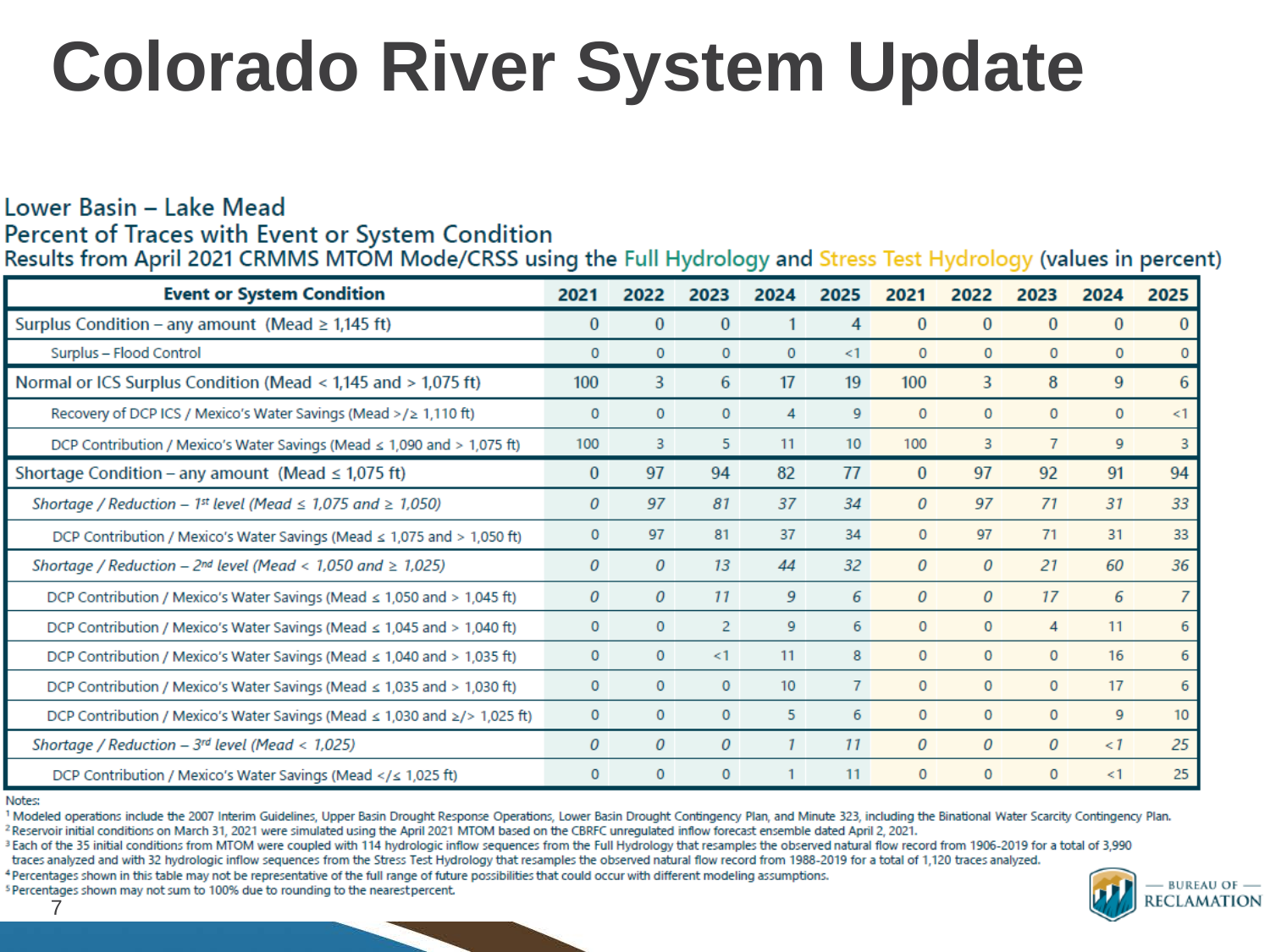### **Summary of MAWG #4 Meeting and Updated Information**

- Arizona On-River P4 Uses (updated slide)
- Yuma area operations and salinity management impact available supplies for CAP
- MSCP provides coverage for set reductions in flow and future flows and MSCP impacts will need to be evaluated as part of Reconsultation Process
- CAP supply and impacts evaluated using JSAM Model
	- Updated scenario component (updated slide)
- Introduction to Scenario Development Process



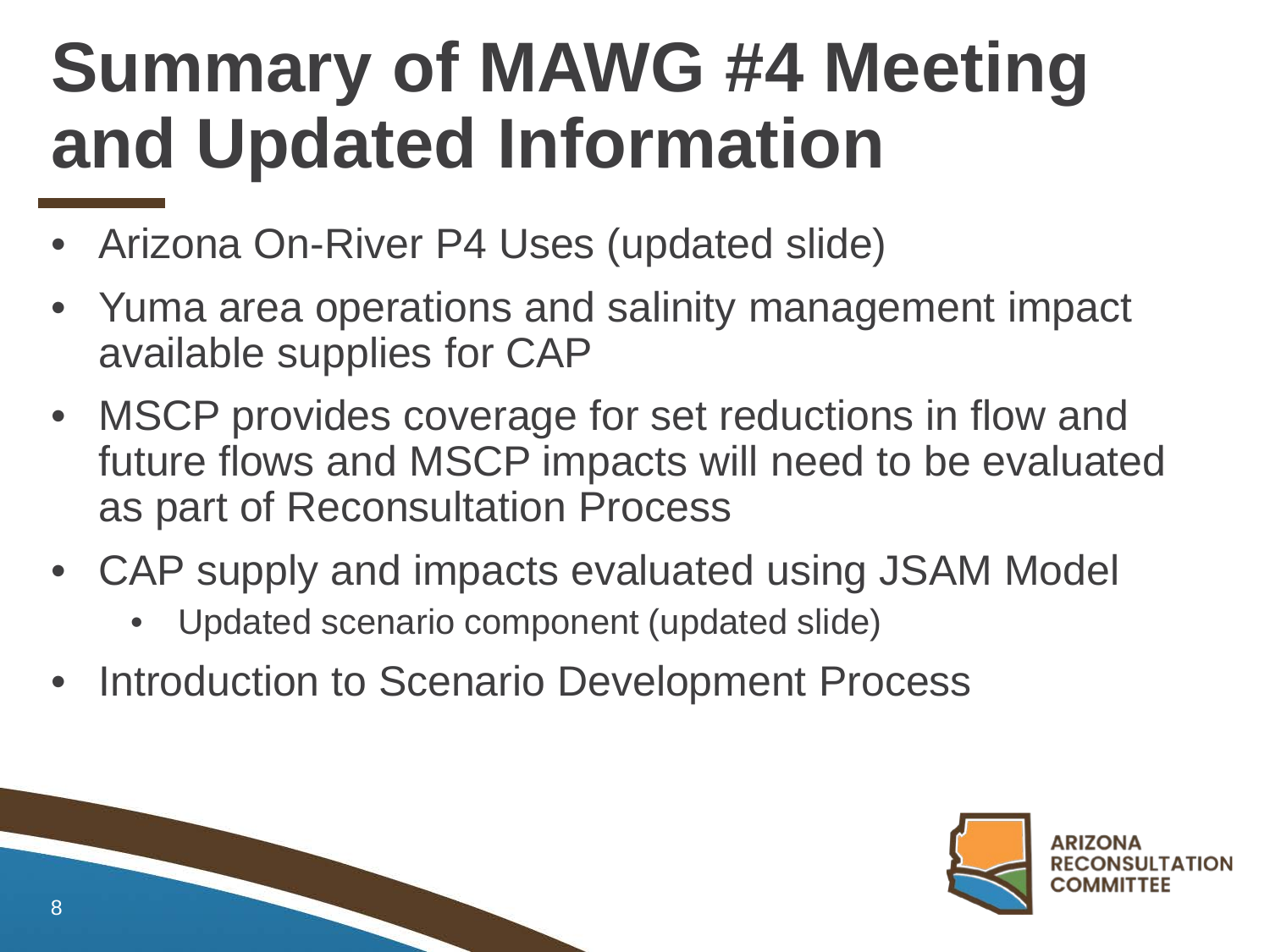### **P4 On-River Reductions Consistent with Arizona Shortage Sharing Recommendation (Current P4 On-River Use)**

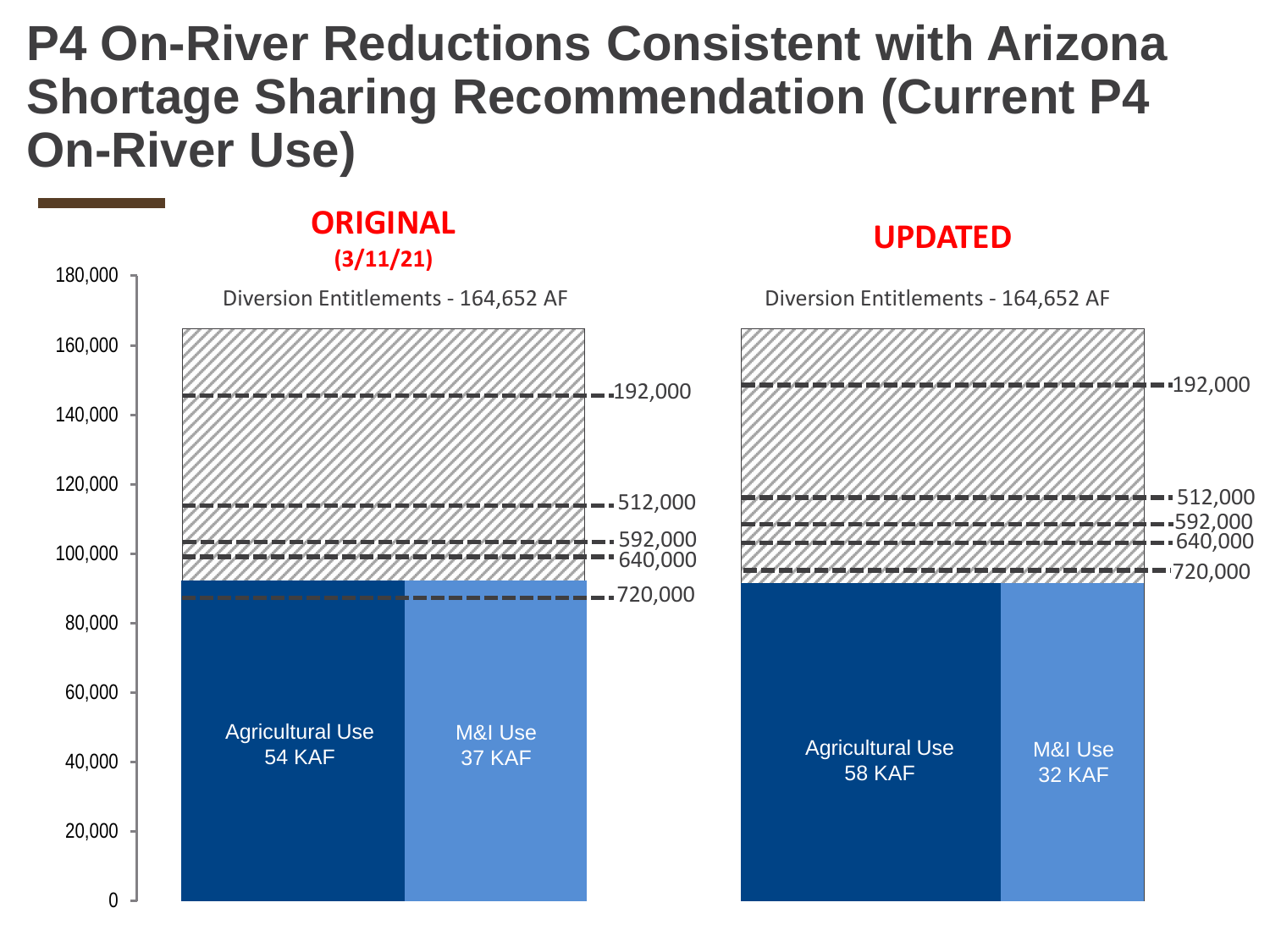### **CAP Use/Supply Factors**

Held constant for initial conditions scenario

| <b>Factor 1</b>                                        | <b>Factor 2</b>                                                                      | <b>Factor 3</b>                                                        |  |  |  |  |  |
|--------------------------------------------------------|--------------------------------------------------------------------------------------|------------------------------------------------------------------------|--|--|--|--|--|
| <b>Long-Term Contract</b><br><b>Full Utilization 1</b> | <b>Growth in Long-Term</b><br><b>Contract Use to Meet</b><br><b>Annual Demands 2</b> | <b>Response to Shortage Condition 3</b>                                |  |  |  |  |  |
| Slow<br>(by 2055)                                      | Slow<br>$(+0.5%)$                                                                    | No change in annual demand<br>No change in LTSC accrual                |  |  |  |  |  |
| <b>Medium</b><br>(by 2045)                             | <b>Medium</b><br>$(+1.5%)$                                                           | <b>Tier 3 Response</b><br>• -5% annual demands<br>• -10% LTSC accrual  |  |  |  |  |  |
| Fast<br>(by 2035)                                      | Fast<br>$(+2.5%)$                                                                    | <b>Tier 3 Response</b><br>• -15% annual demands<br>• -25% LTSC accrual |  |  |  |  |  |

<sup>1</sup> Includes currently allocated but underutilized long-term contract volumes and NIA reallocation (pending tribal settlements, future tribal settlements and M&I reallocation rounds)

<sup>2</sup> Annual demands include direct deliveries to water treatment plants and annual storage and recovery

<sup>3</sup> Progressive reductions by Tier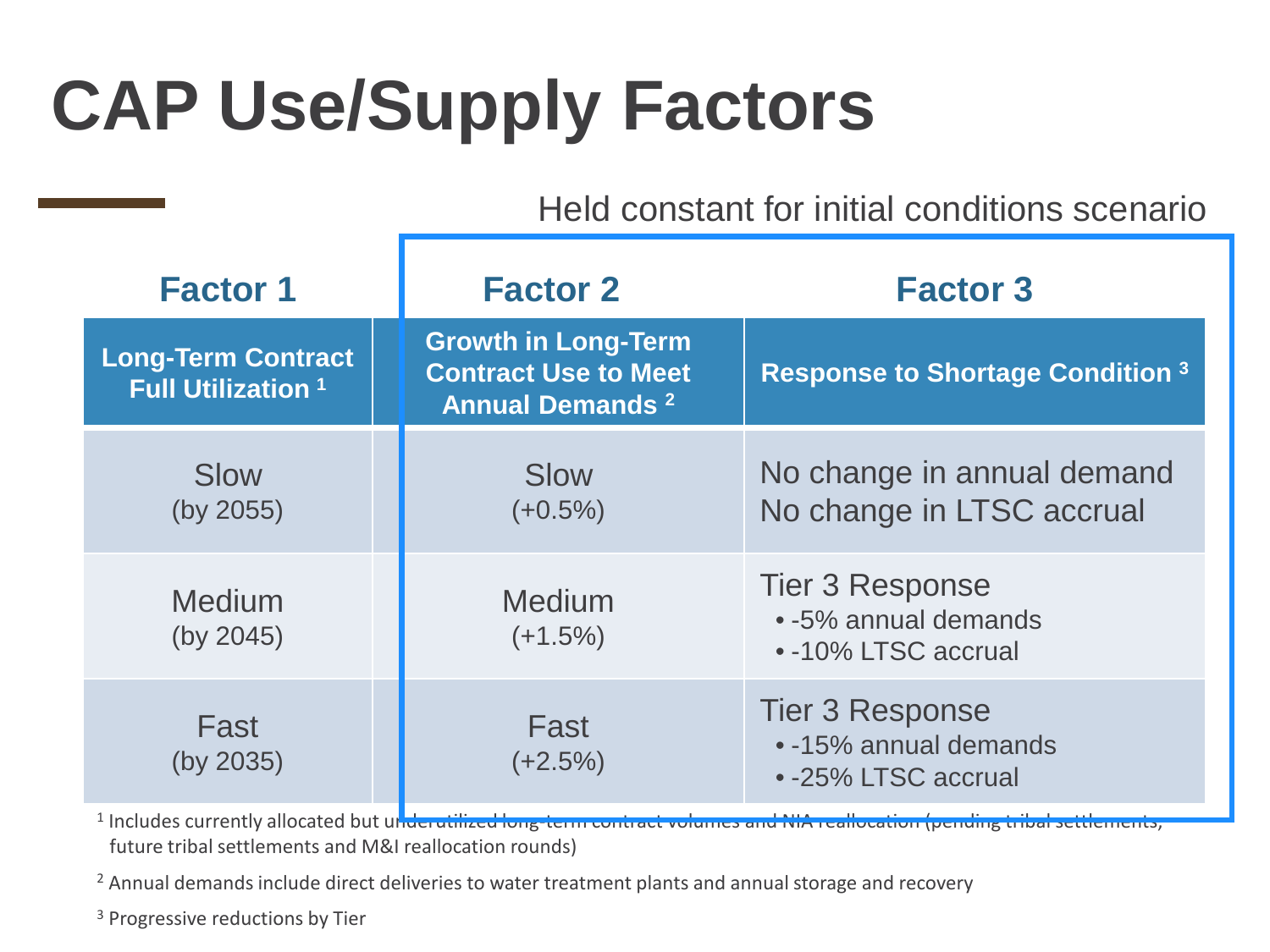### **Summary of Pre-meeting Exercise**

- MAWG Members provided responses to "framing" questions" in advance of today's meeting
- Responses to those framing questions informed preparation of scenario themes, used to guide development of initial conditions scenarios
	- Summaries of responses to the framing questions will be provided on the ADWR & CAWCD ARC webpages as part of the MAWG 5 meeting materials



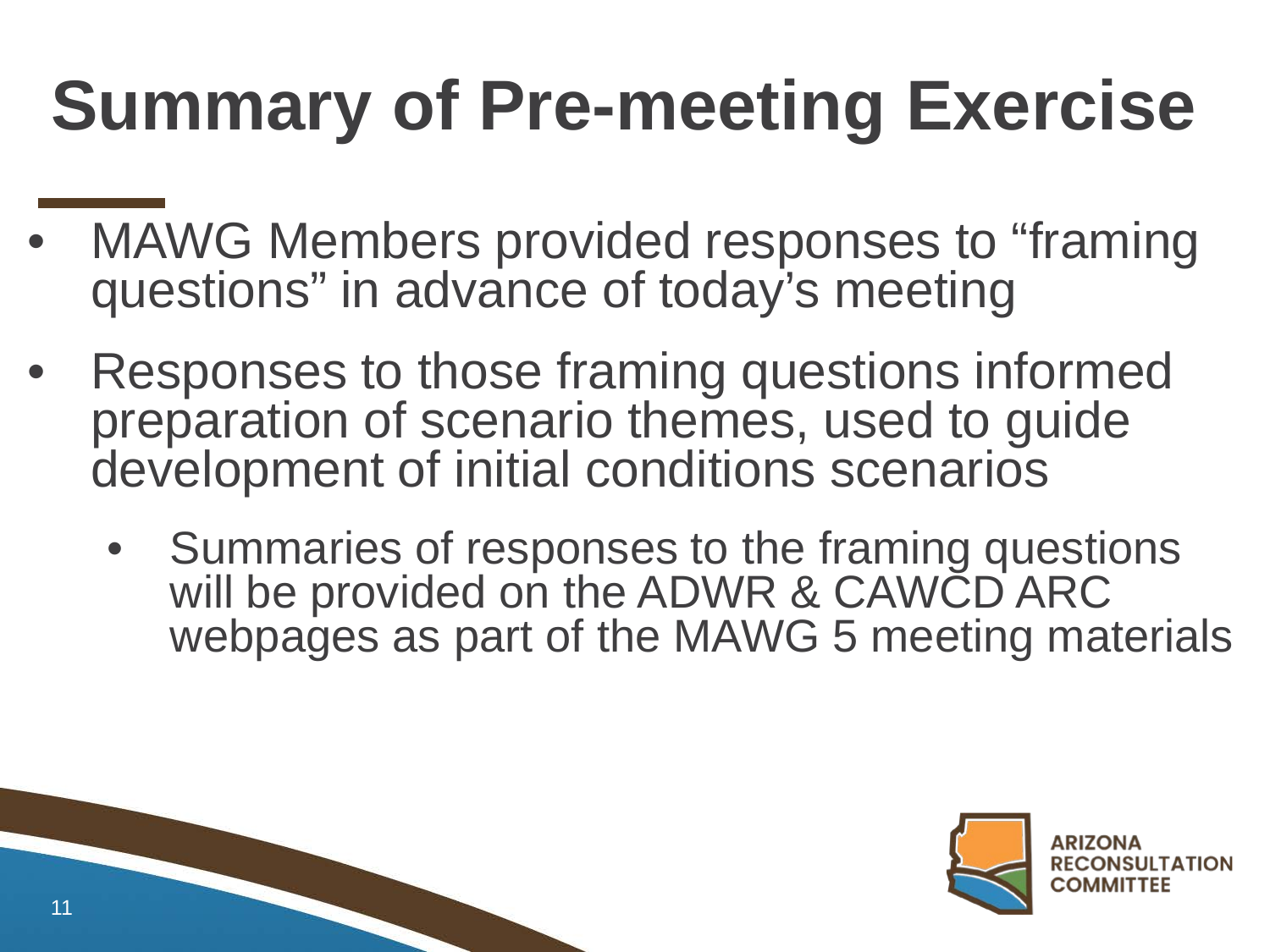### **Report from MAWG Members Session**

- Report from 3 Breakout Groups
- Discussion of Initial Conditions Scenarios
- Potential refinements



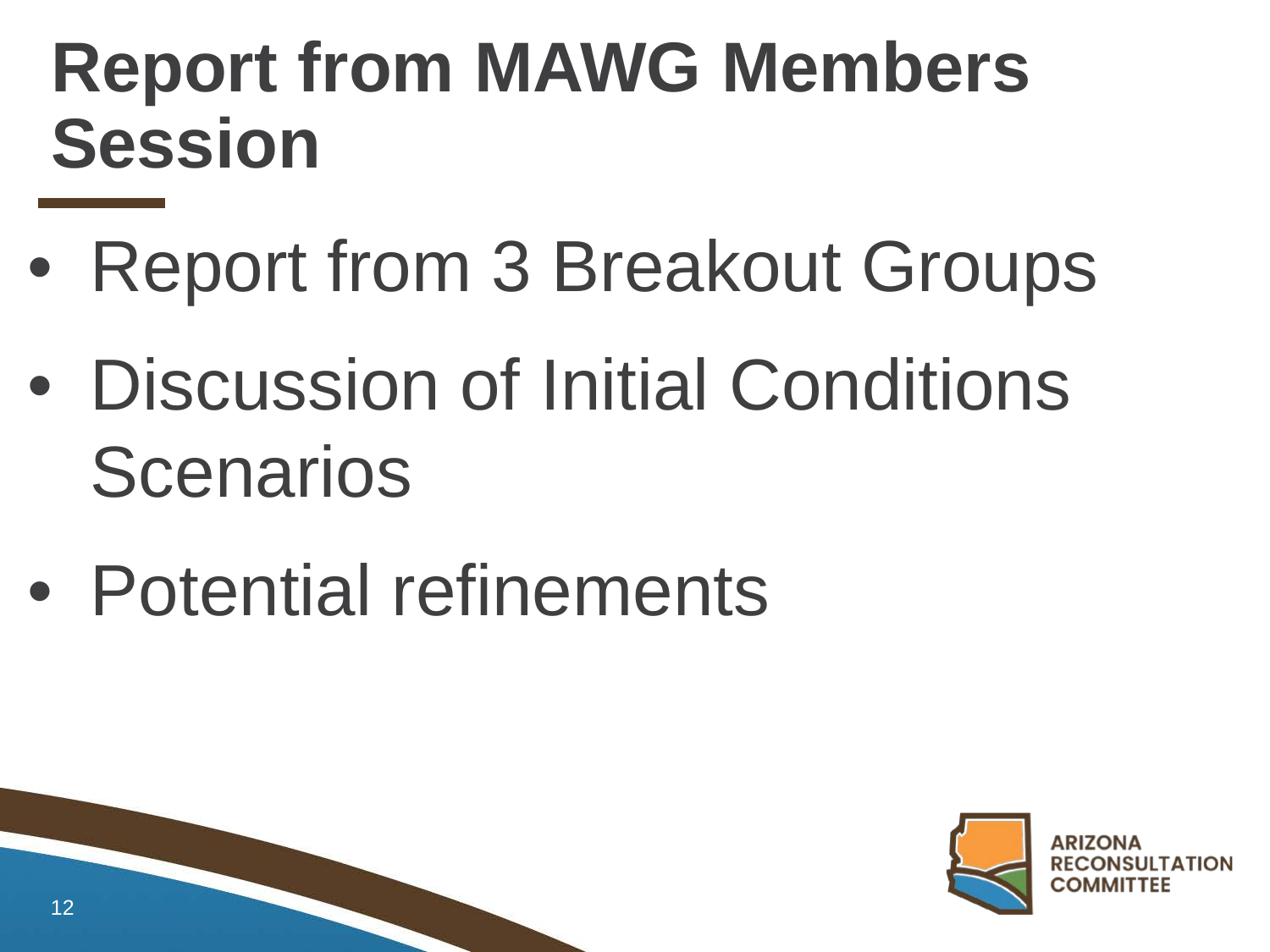### **MAWG Next Steps**

- ADWR & CAWCD, co-chairs of the MAWG, will present a summary of the MAWG efforts during the ARC #3 Meeting
	- May  $26<sup>th</sup> 10:00 Noon (virtual)$



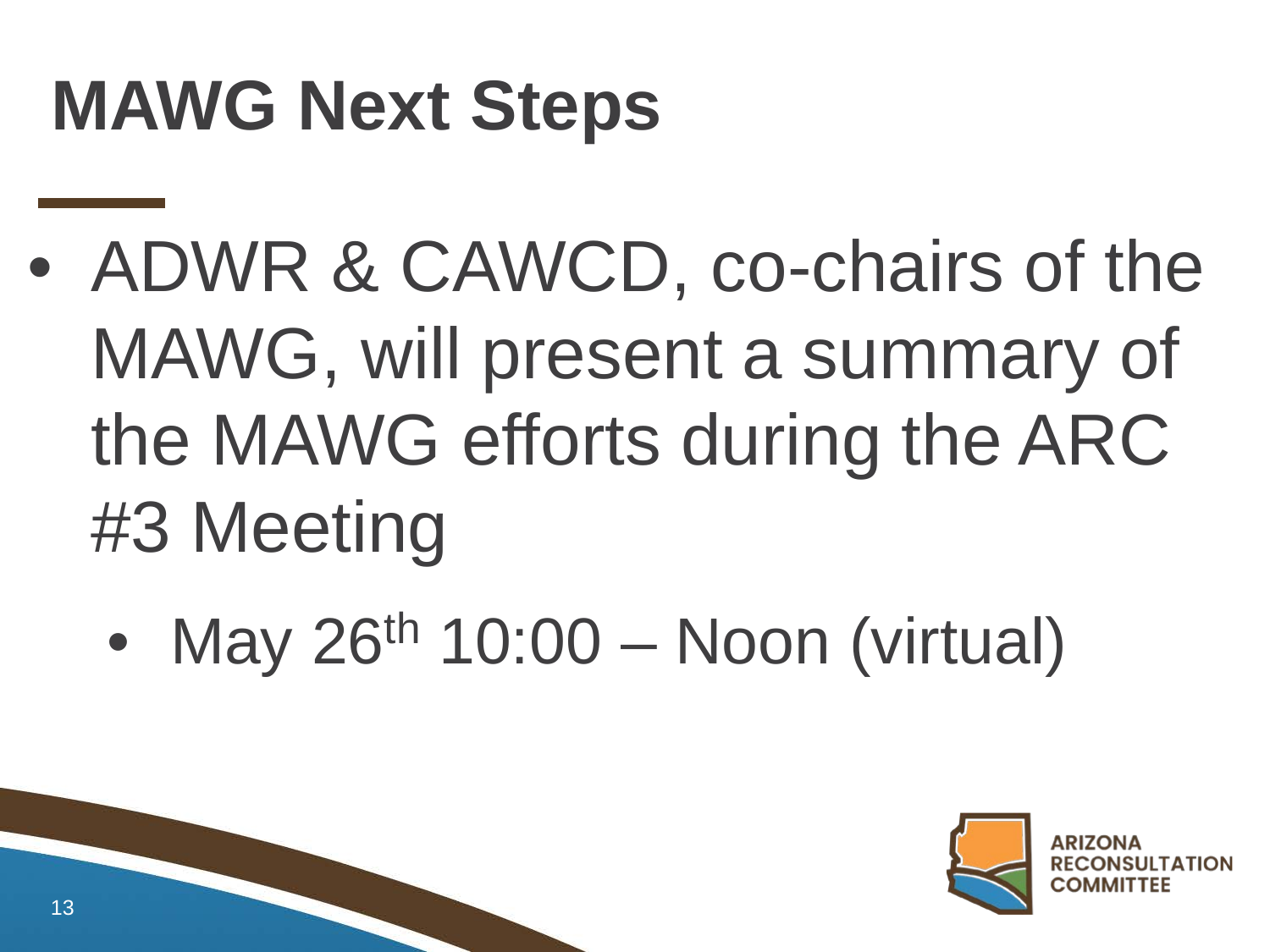### **Public Comments**

Submit questions or comments using the electronic public comment form at [cap-az.com/ARC.](http://www.cap-az.com/ARC)